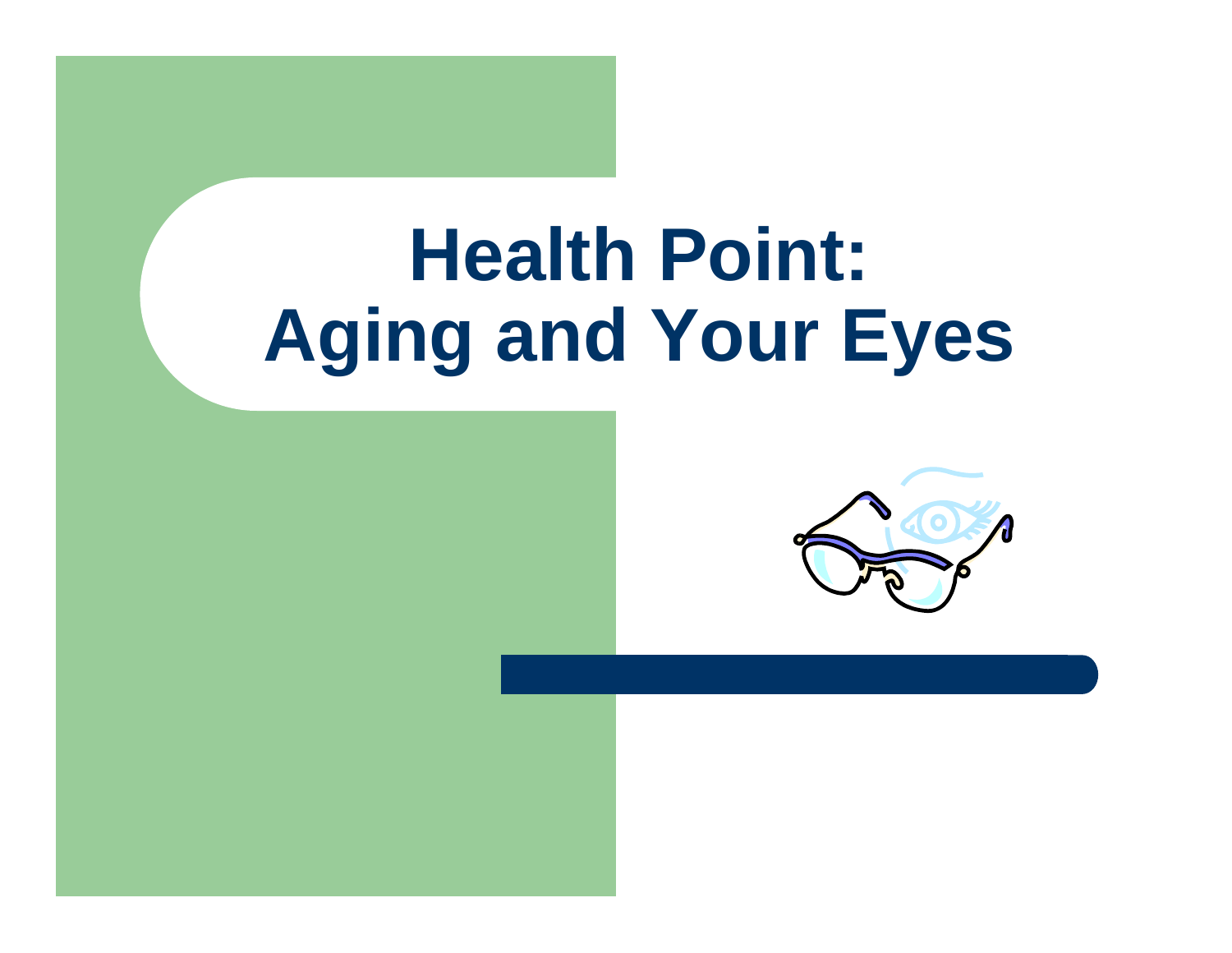#### **As you get older, you may notice changes in your vision.**

- For instance, it may become harder for you to:
	- See clearly
	- See small print
	- Focus on close objects



• Two diseases that can affect your eyesight as you get older are **glaucoma** and **cataracts**.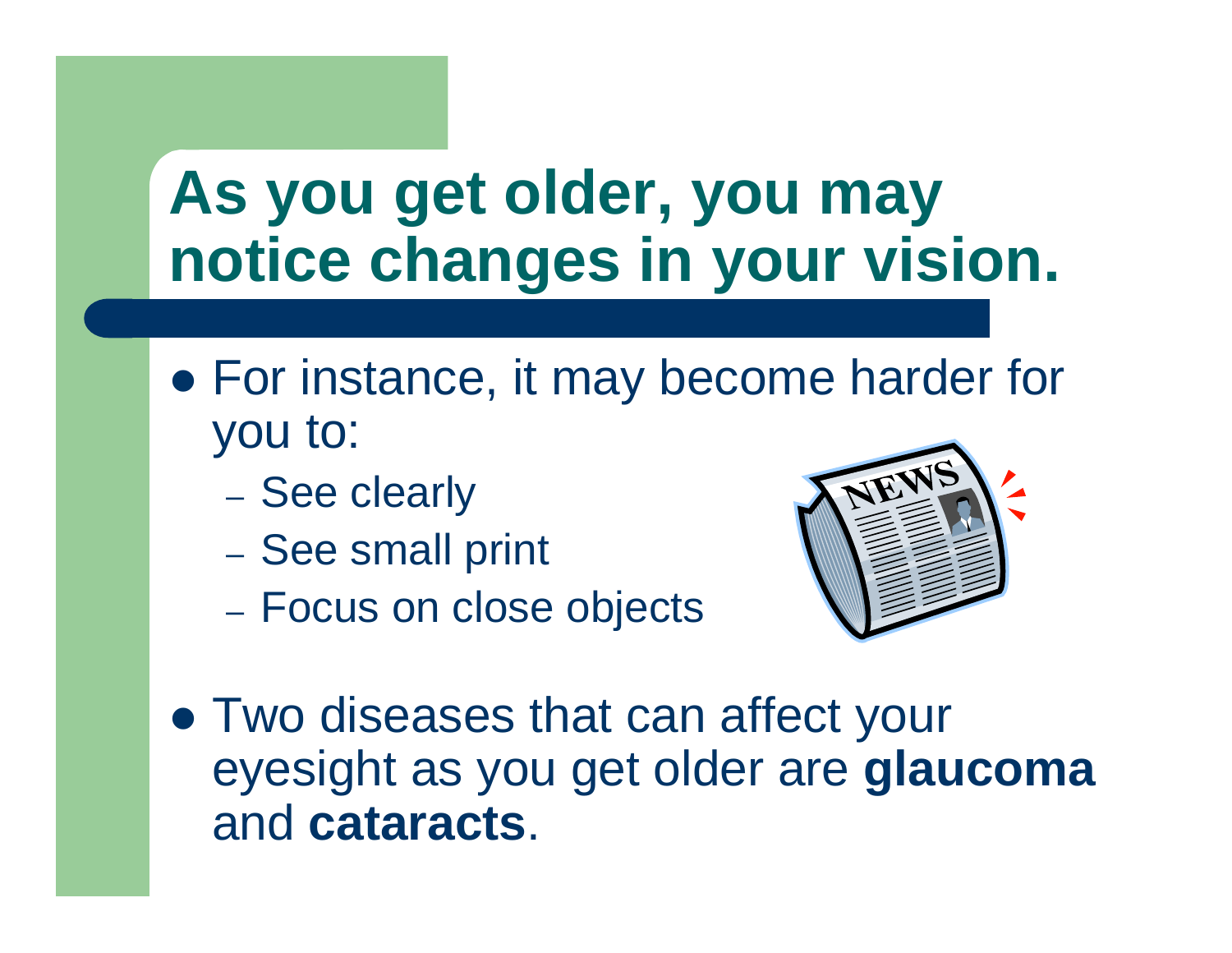#### **Glaucoma can be treated with medicine.**

- Some symptoms of glaucoma are:
	- Vision that is blurry or dark around the edges
	- Not being able to see out of the corner of your eye when you are looking straight ahead
	- Eye pain
	- Bad headaches
- Your doctor can give you medication to keep glaucoma from getting worse.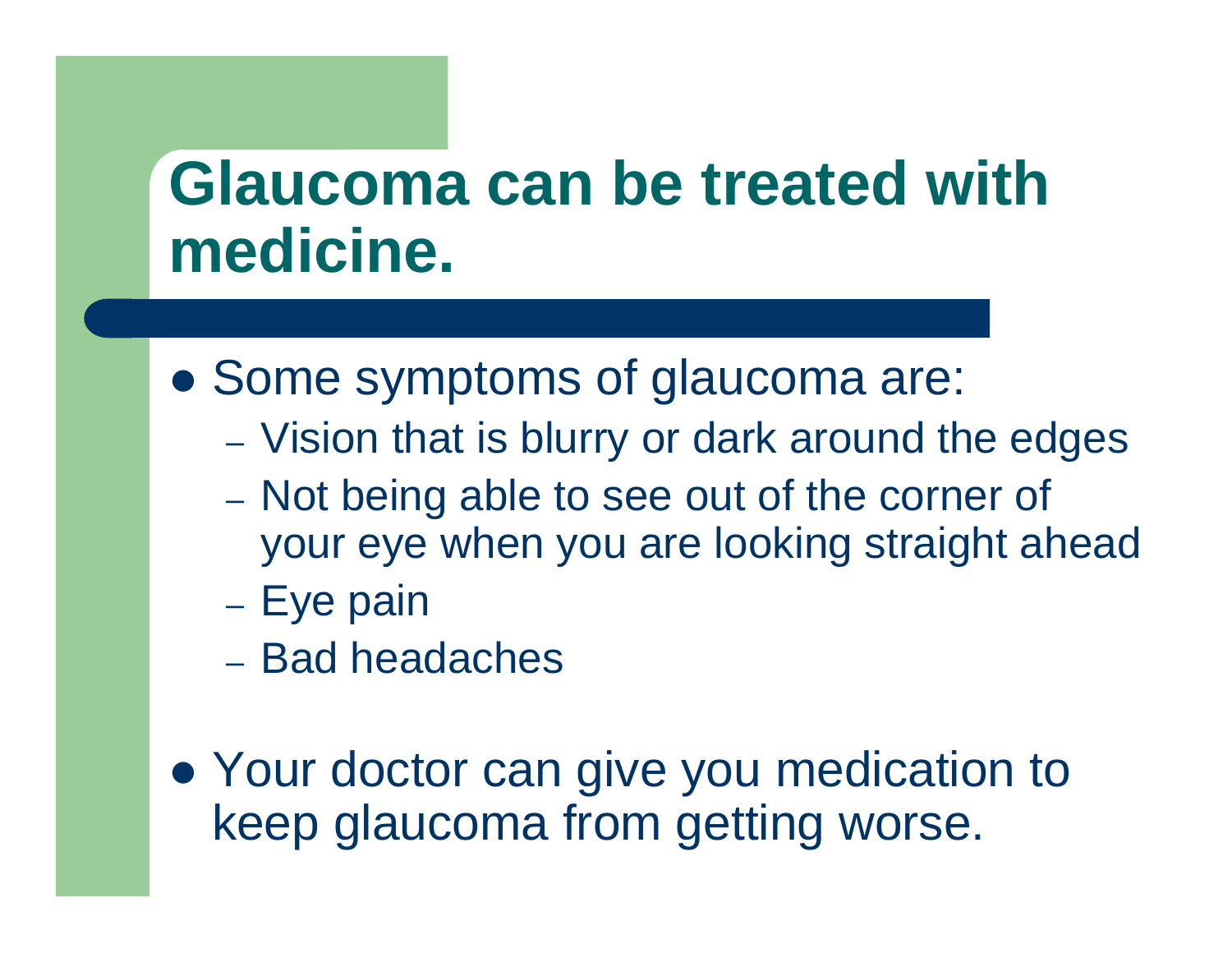#### **Cataracts can be treated with prescription glasses or surgery.**

- Some symptoms of cataracts are:
	- Light may seem too bright and hurt your eyes
	- Double vision in one eye
	- Trouble seeing well at night
- If you have cataracts, your doctor may:
	- ask you to wear glasses, or
	- treat them with surgery.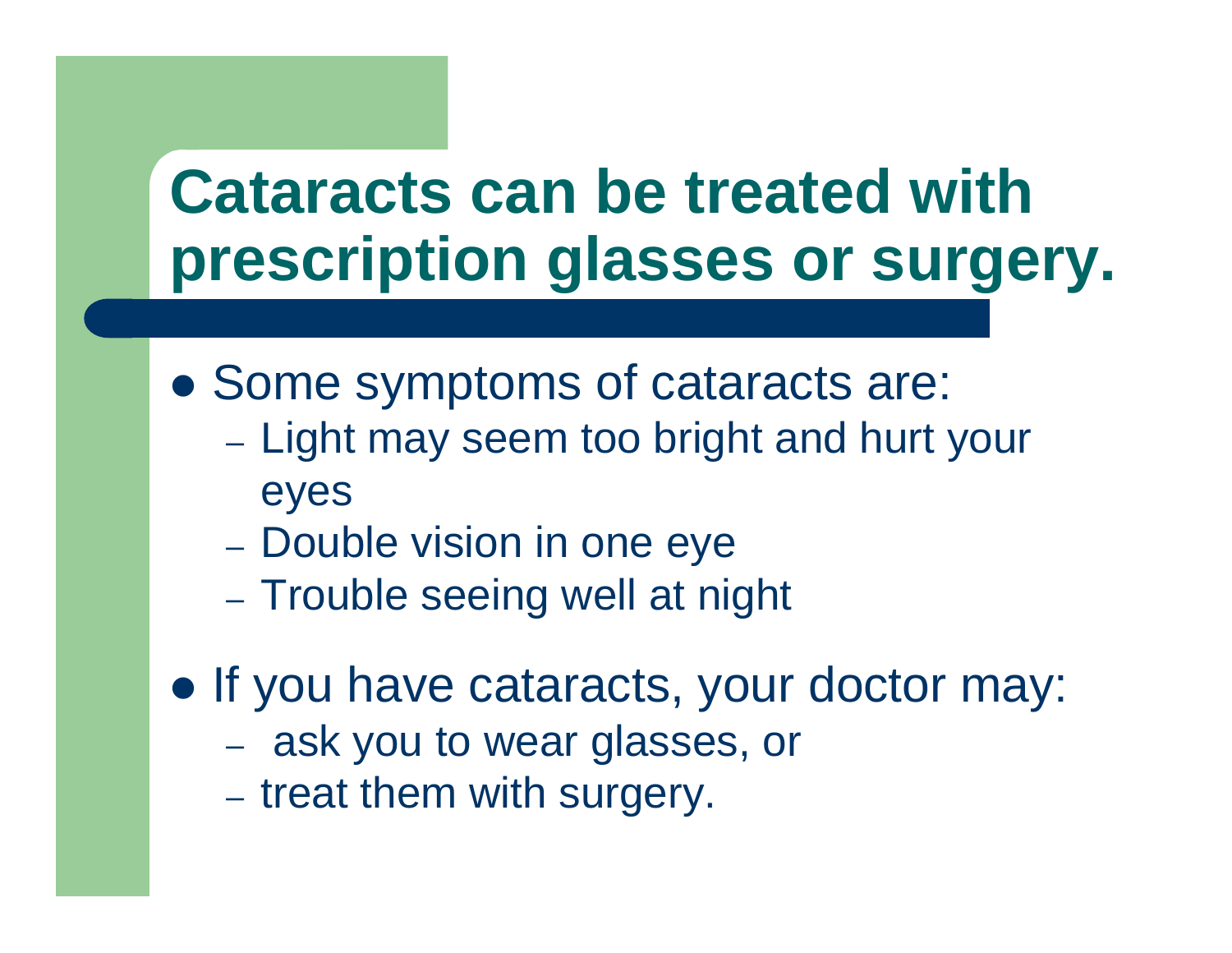### **If you are having trouble seeing, talk to your doctor.**

- You should see a doctor if:
	- Objects look blurry
	- You feel pain in your eyes



- You have to squint to see things
- You need to hold things far away or very close to your face to read them.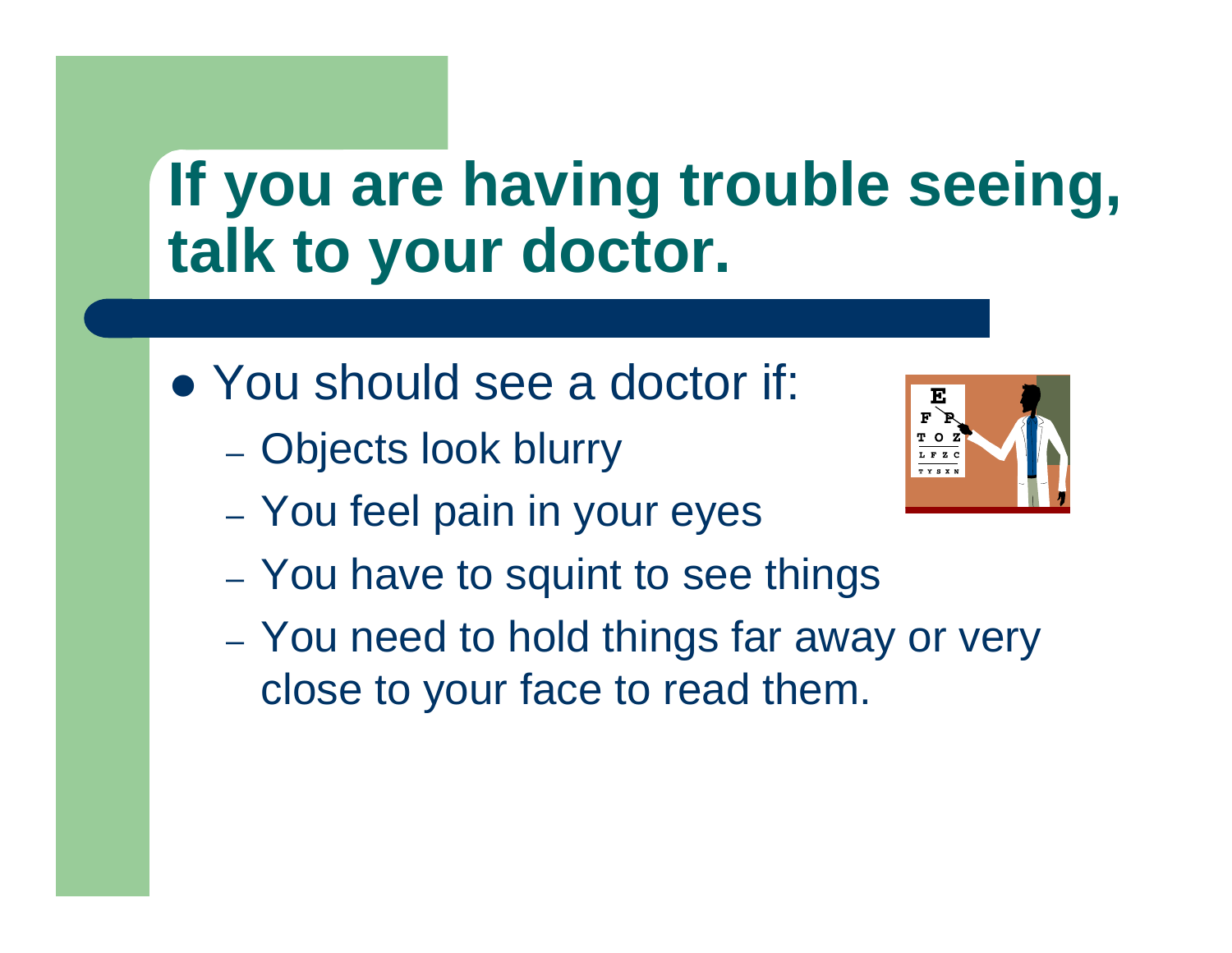#### **There are steps you can take to keep your eyes healthy.**

- As you get older you should:
	- Get an eye exam at least every two years
	- Eat a lot of green, leafy vegetables (like spinach)
	- Take breaks to rest your eyes if you work in front of a computer or read
	- Wear sunglasses with UV protection
	- Stop smoking, if you smoke